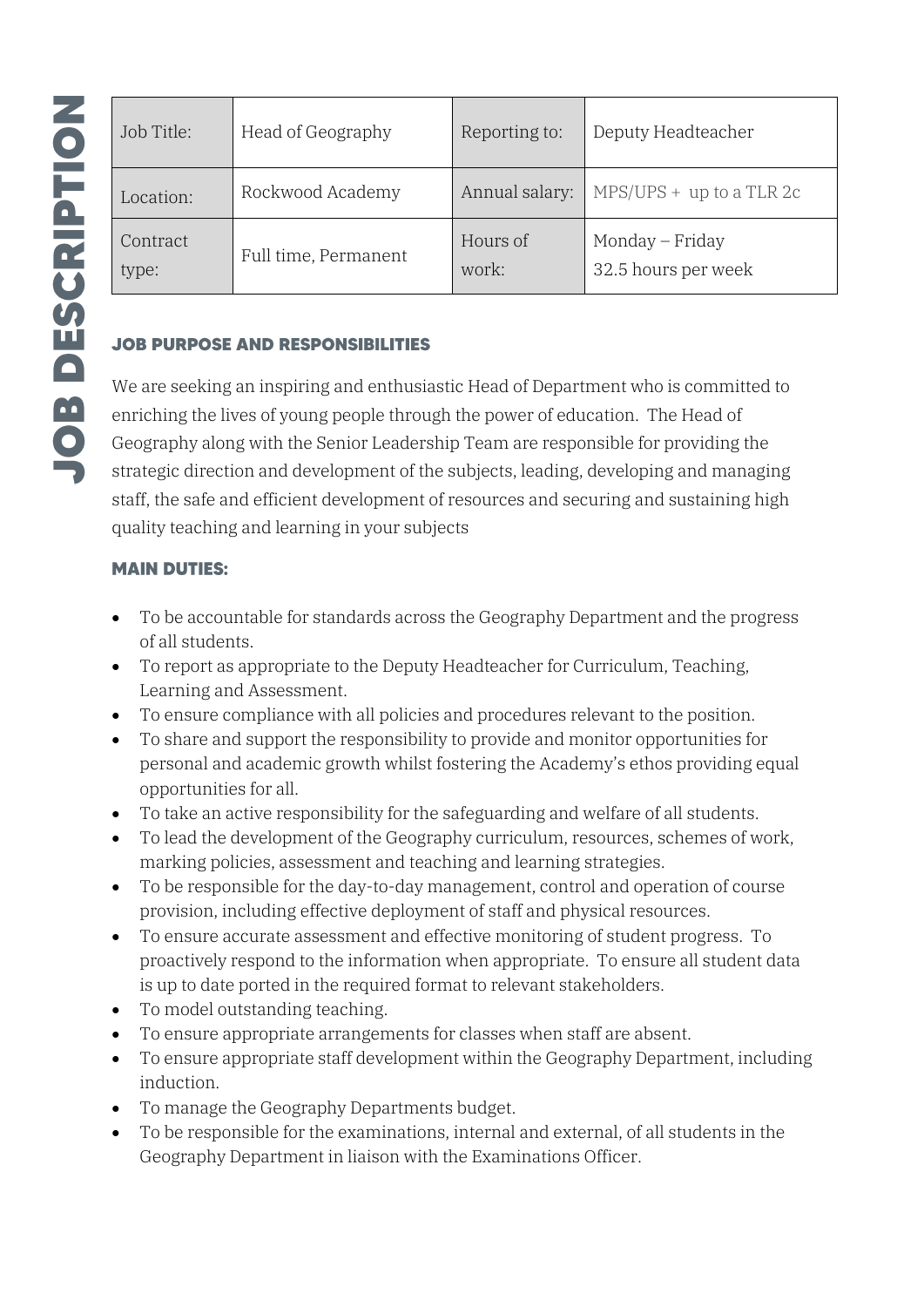- To be responsible for writing and updating the Geography Department Development Plan (DDP).
- Ensure effective on-going self-evaluation to inform the DDP.
- To support the Geography Department staff as required.
- To be responsible for the performance management of identified staff.
- To lead the Geography Department meetings.
- To be a significant contributor to the Curriculum Board.
- To promote Geography education and the Geography Department.
- To maximise opportunities for students to participate in wider activities that reflect the broader Geography curriculum.
- To be a form tutor to an assigned group of students.
- To continue with own professional development including being up to date with the latest developments in teaching practice and methodology,
- To be aware of department and academy health and safety measures, including relevant risk assessments.
- To take part in Open Evenings and Parents' Evenings and any other similar events to support students and their families.
- To attend meetings and professional development activities as required.
- To carry out duties in line with published rotas.
- To play a full part in the life of the Academy community, to support its distinctive. mission and ethos and to encourage staff and students to follow this example.
- Promote positive and professional working relationships within the staff body.
- To be a professional role model.
- To promote the general personal development and well-being of individual students and the tutor group as a whole.
- To liaise with the relevant pastoral leaders to ensure the implementation of the student support system.
- To inform the appropriate staff of concerns about a student(s) in the required timeframe.
- To be fully aware of all matters of child protection and safeguarding and follow the appropriate policies and procedures as required.

### **SPECIAL CONDITIONS OF EMPLOYMENT**

### **REHABILITATION OF OFFENDERS ACT 1974**

This job is exempt from the provisions of the Rehabilitation of Offenders Act 1974. Appointment to this job is subject to an enhanced DBS disclosure being obtained, and any relevant convictions cautions, and reprimands being considered. Any arrests, convictions cautions or reprimands of relevance, obtained by the jobholder after enhanced DBS clearance has been acquired, must be disclosed to the Headteacher by the jobholder. Failure by the jobholder to do so, or the obtaining by the jobholder of a relevant conviction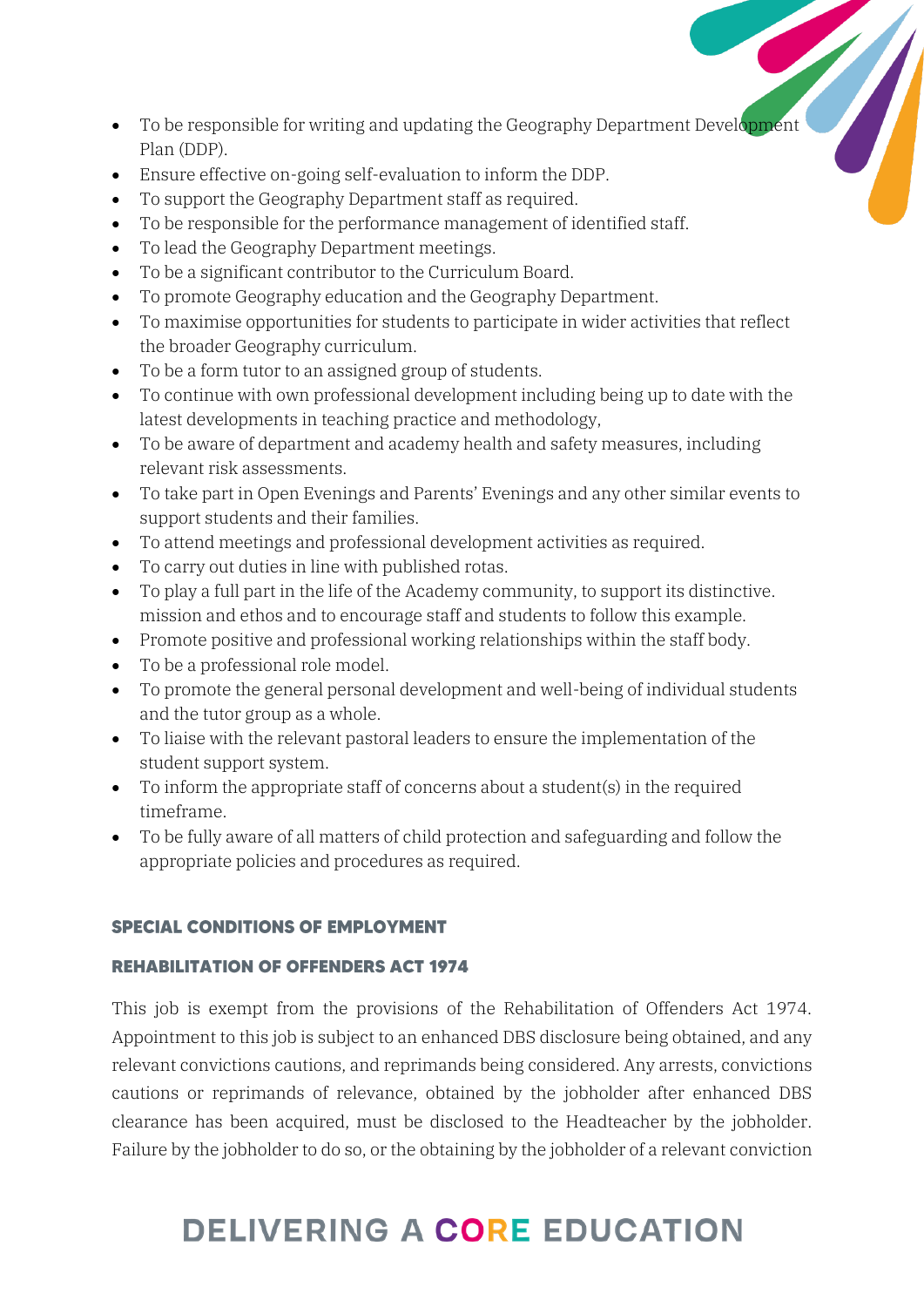caution or reprimand, may be managed in accordance with CORE Education Trust Disciplinary Procedure.

#### **HEALTH AND SAFETY**

The jobholder is required to exercise their duty of care by taking responsibility for their own health and safety, and the health and safety of other people who may be affected by their acts or omissions (failure to act). Full guidance regarding health and safety is set out

in CORE Education Trust Health and Safety Policy, and in any risk assessments relevant to the jobholder's role or circumstances. Both can be accessed via the jobholder's line manager and must be observed.

#### **EQUALITY AND DIVERSITY**

CORE Education Trust is committed to equality and values diversity. As such, it is committed to fulfilling its Equality Duty obligations and expects all staff and volunteers to share this commitment. This Duty requires the Trust to have due regard to the need to eliminate unlawful discrimination, harassment and victimisation, advance equality of opportunity and foster good relations between people who share characteristics, such as age gender, race and faith, and people who do not share them. Staff and volunteers are required to treat all people they encounter with dignity and respect and are entitled to expect this in return.

#### **TRAINING AND DEVELOPMENT**

The Academy has a shared responsibility with the jobholder for identifying and satisfying training and development needs. The jobholder is expected to actively contribute to their own continuous professional development and to attend and participate in any training or development activities required to assist them in undertaking their role and meeting their safeguarding and general obligations.

#### **MOBILITY**

The jobholder may be required to transfer to any job appropriate to their grade at such a place as in the service of the Trust they may be required, in accordance with legitimate operational requirements and / or facilitating the avoidance of staffing reductions.

This job description may be subject to review and / or amendment at any time to reflect the requirements of the job. Amendments will be made in consultation with any existing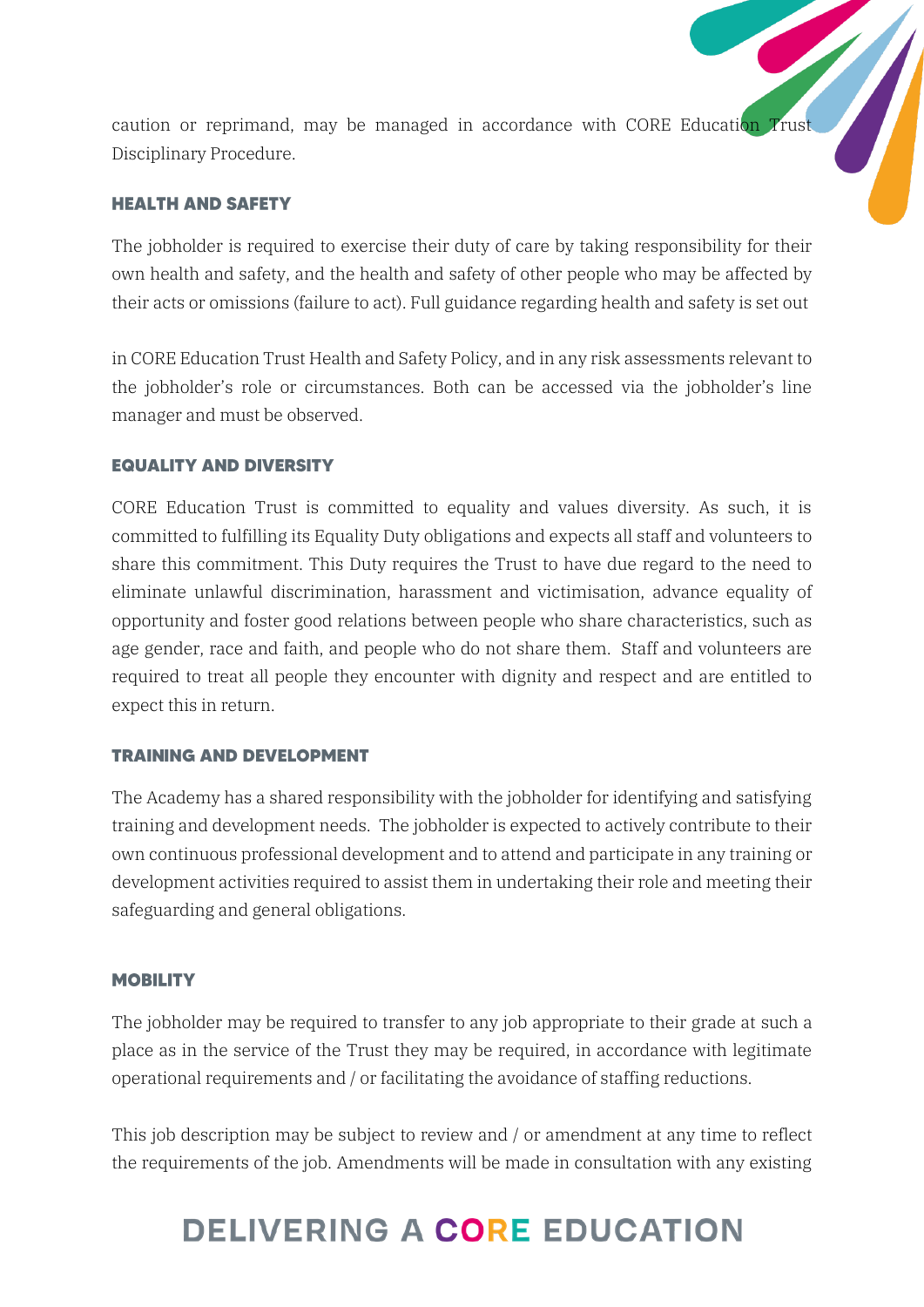jobholder and will be commensurate with the grade for the job. The jobholder is expected to comply with any reasonable management requests.

CORE Education Trust is committed to safeguarding and promoting the welfare of children and young people and expects all staff to share this commitment. An enhanced DBS (Disclosure and Barring Services) Check is required for all successful applicants.

| Job Description Reviewed on: | May 2021    |
|------------------------------|-------------|
| Job Description Reviewed by: | Headteacher |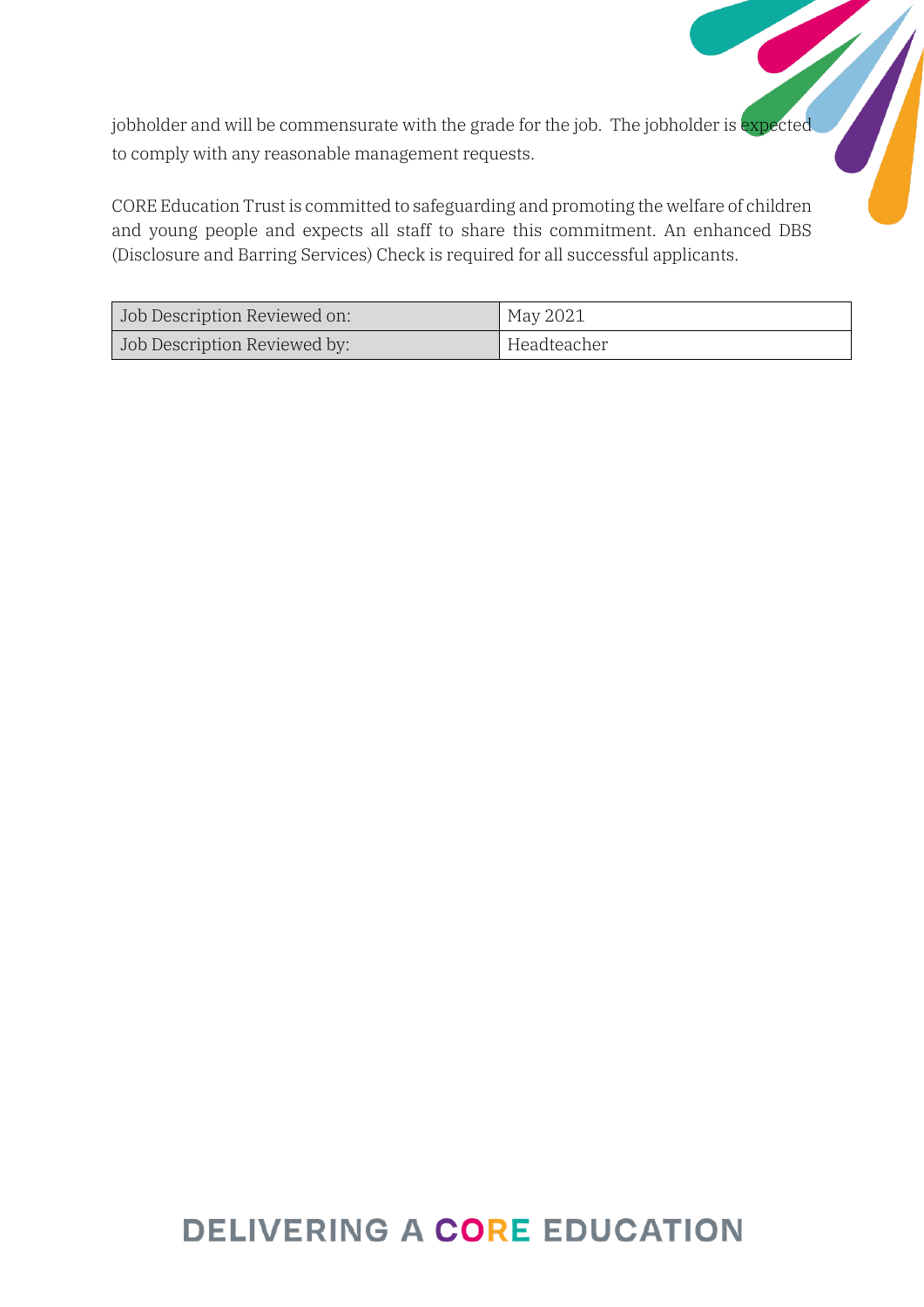| Job Title: | Head of Geography          | Reporting to: | Deputy Headteacher |  |
|------------|----------------------------|---------------|--------------------|--|
| Salary:    | $MPS/UPS + up to a TLR 2c$ | Location:     | Rockwood Academy   |  |

CORE Education Trust is committed to safeguarding and promoting the welfare of children and young people and requires all staff and volunteers to share this commitment. All posts will be subject to a DBS clearance at Enhanced level.

The Person Specification outlines the main attributes needed to adequately perform the post specified. It is intended to give prospective candidates a better understanding of the post requirements. It will be used as part of the recruitment process in identifying and shortlisting candidates.

|                                                                            | <b>Essential</b> | <b>Desirable</b> |
|----------------------------------------------------------------------------|------------------|------------------|
| <b>Education, Training and Qualifications</b>                              |                  |                  |
|                                                                            | $\mathbf X$      |                  |
| Qualified Teacher status.<br>$\bullet$                                     | $\mathbf X$      |                  |
| Evidence of relevant professional development.                             | X                |                  |
| Geography Degree (2.1 with hons or above).                                 |                  |                  |
| Experience, Knowledge, Skills / Competencies                               |                  |                  |
|                                                                            | X                |                  |
| At least 2 years teaching experience.<br>٠                                 | X                |                  |
| Experience and commitment to teaching in a comprehensive                   | X                |                  |
| setting.                                                                   |                  |                  |
| Evidence of management and leadership experience within a<br>$\bullet$     | X                |                  |
| Geography Department.                                                      | X                |                  |
| Up to date knowledge of all aspects of Geography education.<br>$\bullet$   | X                |                  |
| Evidence of consistent outstanding teaching.                               |                  |                  |
| The ability to effectively line manage a Geography                         |                  |                  |
| Department.                                                                |                  |                  |
| <b>Personal Attributes</b>                                                 |                  |                  |
| Ability to lead, motivate, challenge and inspire.<br>$\bullet$             | X                |                  |
| Resilience, the ability to work under pressure and be able to<br>$\bullet$ | X                |                  |
| meet deadlines.                                                            |                  |                  |
| Ability to think creatively and to prioritise.<br>$\bullet$                | X                |                  |
| Excellent communication skills (including written, oral and<br>$\bullet$   | X                |                  |
| presentation skills).                                                      |                  |                  |
| Excellent interpersonal skills.<br>$\bullet$                               | X                |                  |
| A commitment to CORE Education Trust vision, values, aims                  | X                |                  |
| and the objectives of its academies programme.                             |                  |                  |